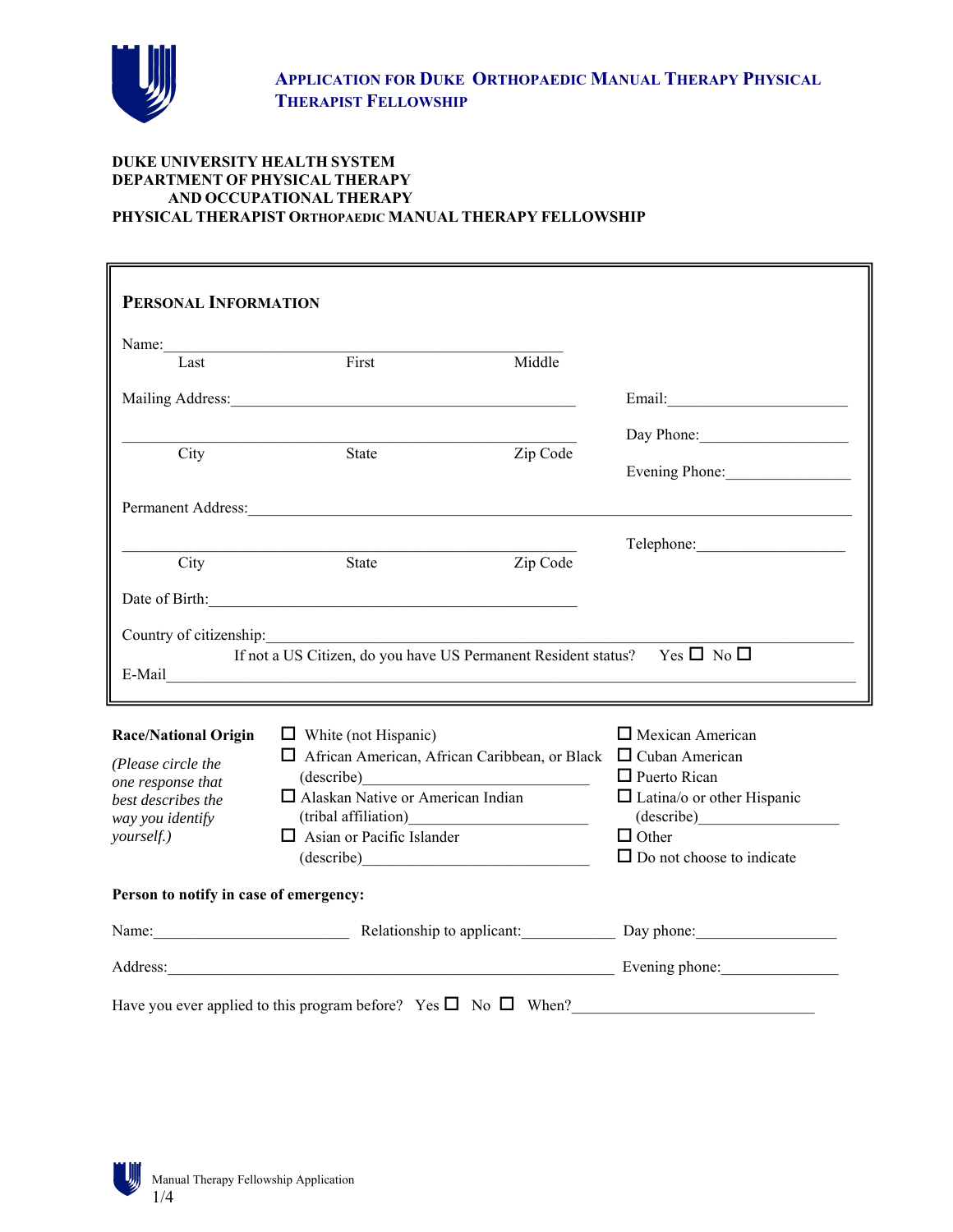# **ACADEMIC BACKGROUND:**

List all colleges and universities attended. Enclose official transcripts from Physical Therapy Program.

| Institution                      | City/State                                                                      | From/To<br>Mo/Yr/ - Mo/Yr Major                                                                                                                                                                                                                      | <b>Credits</b><br>Earned | <b>Degree</b><br><b>Date</b> | <b>GPA</b> |
|----------------------------------|---------------------------------------------------------------------------------|------------------------------------------------------------------------------------------------------------------------------------------------------------------------------------------------------------------------------------------------------|--------------------------|------------------------------|------------|
|                                  |                                                                                 | <u> 1990 - Jan James James James (f. 1900)</u><br><u> 1999 - Jan James James, francuski politik (d. 1989)</u>                                                                                                                                        |                          |                              |            |
|                                  |                                                                                 | <u> 2000 - 2000 - 2000 - 2000 - 2000 - 2000 - 2000 - 2000 - 2000 - 2000 - 2000 - 2000 - 2000 - 2000 - 2000 - 200</u><br>Have you ever been placed on probation or dismissed from a college or university. Yes $\square$ No $\square$ If so, describe |                          |                              |            |
|                                  | In this area, describe why or why it does not.                                  | Does your academic record accurately reflect your capabilities? Yes $\square$ No $\square$                                                                                                                                                           |                          |                              |            |
|                                  |                                                                                 |                                                                                                                                                                                                                                                      |                          |                              |            |
|                                  |                                                                                 |                                                                                                                                                                                                                                                      |                          |                              |            |
|                                  |                                                                                 |                                                                                                                                                                                                                                                      |                          |                              |            |
|                                  | Have you been certified in any health profession(s)? Yes $\square$ No $\square$ |                                                                                                                                                                                                                                                      | If yes, please indicate: |                              |            |
|                                  |                                                                                 | Profession Date Date                                                                                                                                                                                                                                 |                          |                              |            |
|                                  |                                                                                 |                                                                                                                                                                                                                                                      |                          |                              |            |
|                                  |                                                                                 | List other fellowships or residencies to which you are applying this year.                                                                                                                                                                           |                          |                              |            |
|                                  |                                                                                 |                                                                                                                                                                                                                                                      |                          |                              |            |
|                                  |                                                                                 |                                                                                                                                                                                                                                                      |                          |                              |            |
|                                  |                                                                                 |                                                                                                                                                                                                                                                      |                          |                              |            |
| <b>Work/Volunteer Experience</b> |                                                                                 |                                                                                                                                                                                                                                                      |                          |                              |            |

Please attach copy of resume.

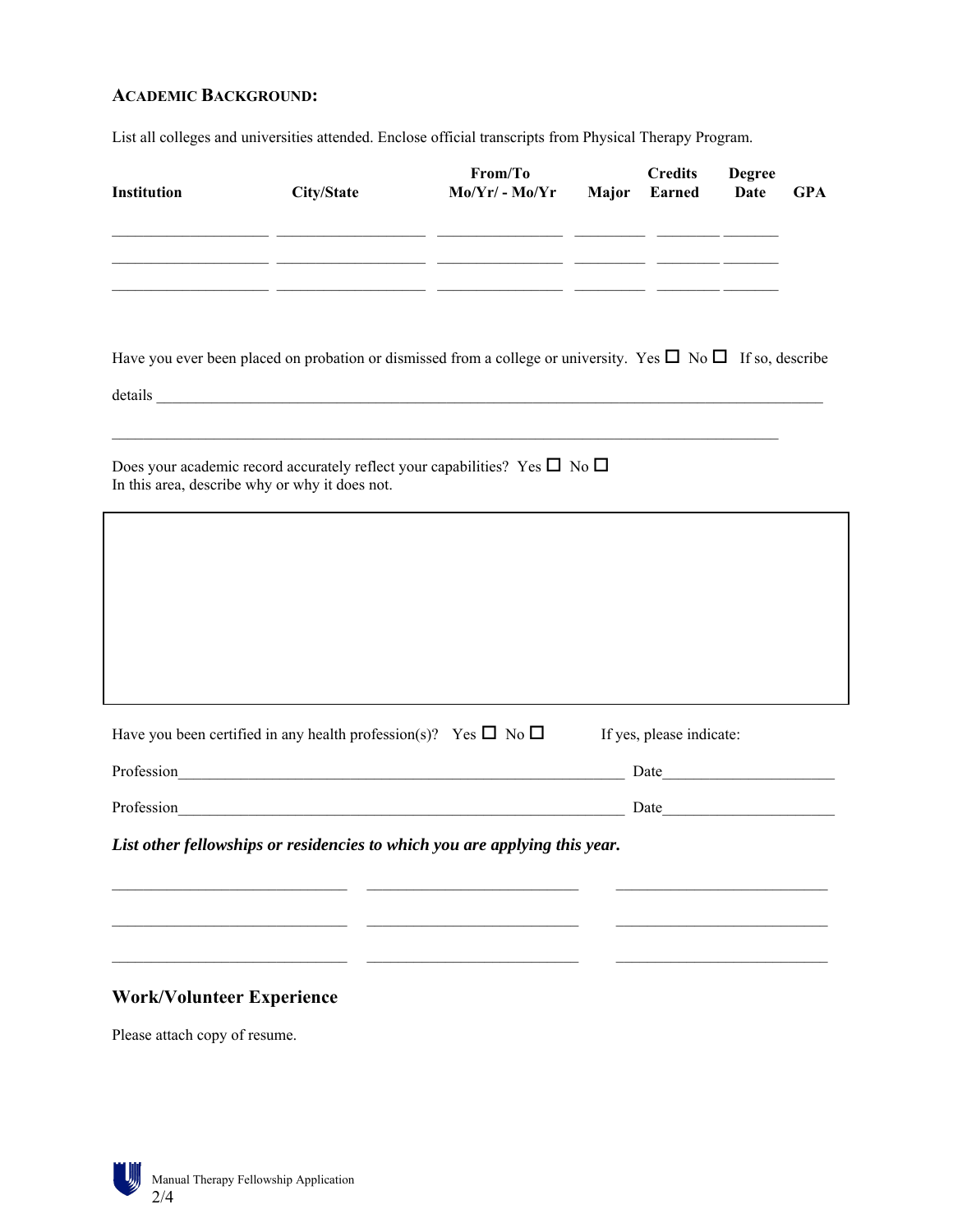### **RECOMMENDATIONS**

List the three individuals who will be writing letters of recommendation on your behalf. The letters must be enclosed in your full application packet. One reference must be from a PT who taught the applicant in an academic setting and one reference must be from a PT where the applicant was employed or was a student.

| Name    | Title/Organization |
|---------|--------------------|
|         |                    |
| Address |                    |
|         |                    |
| Name    | Title/Organization |
|         |                    |
| Address |                    |
|         |                    |
| Name    | Title/Organization |
|         |                    |
| Address |                    |

#### **APPLICATION ESSAYS**

*Essays should be typed on separate pages and included with your application.*

- 1. Describe your reasons for choosing to apply for our Orthopaedic Manual Therapy Fellowship. Indicate any strengths and/or weaknesses that might influence your pursuit of this program. Elaborate on at least two clinical experiences (a particularly challenging or interesting case, a job or a clinical internship) that you feel will contribute to your ability to succeed in our Program. *Limit your essay to 1000 words.*
- *2.* Please write any additional statement you wish to include. This question is optional and intended only to give each candidate full opportunity for self-expression. *Limit essay to 500 words.*

#### *To the best of my knowledge, the information on this application is true and accurate.*

| Applicant's Signature | Date |
|-----------------------|------|
|-----------------------|------|

*Mail together completed application, essays, transcripts, recommendations and twenty-five dollar application fee made out to Duke Department of Physical Therapy and Occupational Therapy in one envelope to the following address:*

*\_\_\_\_\_\_\_\_\_\_\_\_\_\_\_\_\_\_\_\_\_\_\_\_\_\_\_\_\_\_\_\_\_\_\_\_\_\_\_\_\_\_\_\_\_\_\_\_\_\_\_\_\_\_\_\_\_\_\_\_\_\_\_\_\_\_ \_\_\_\_\_\_\_\_\_\_\_\_\_\_\_\_\_\_\_\_* 

*Mike Schmidt, PT, DPT, GCS, OCS, FAAOMPT Orthopaedic Manual Therapy Fellowship Program, Department of Physical Therapy and Occupational Therapy, Duke University Medical Center, Box 3965, Durham NC 27710 919 668-1323* 

# **COMPLETED APPLICATION PACKETS MUST BE RECEIVED BY NOVEMBER 19, 2021 For August 1, 2022-July 31, 2023 Fellowship**